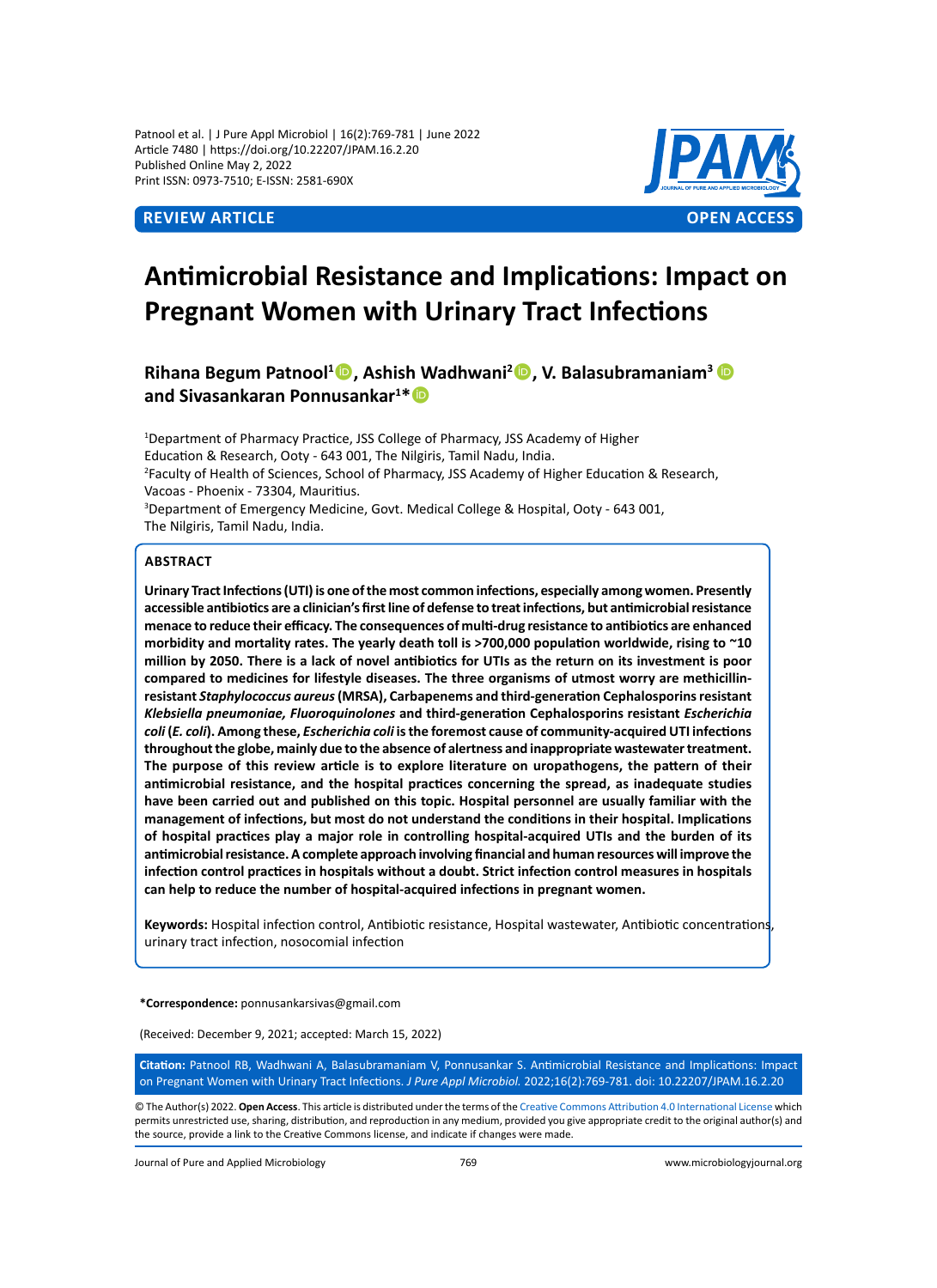Urinary tract infections (UTI) are among the most common infections, especially in women. They are typically treated with currently accessible antibiotics as a clinician's first line of defense, but their efficacy is reduced by antimicrobial resistance. Multidrug resistance to antibiotics results in increased morbidity and mortality rates. Globally, the yearly death toll related to antimicrobial resistance is >700,000 population, which will increase to ~10 million by 2050. Furthermore, novel antibiotics for UTIs are insufficient because their return on investment is lower than that of medicines for lifestyle diseases.

The three most common organism resistant to antimicrobials are methicillin-resistant *Staphylococcus aureus* (MRSA), carbapenemand third-generation cephalosporin-resistant *Klebsiella pneumoniae*, fluoroquinolone- and third-generation cephalosporin-resistant *Escherichia coli*. Among them, *E. coli* is the main cause of community-acquired UTI worldwide mainly because of the absence of alertness and inappropriate wastewater treatment.

Given that inadequate studies on this topic, this review article aimed to explore studies on uropathogens, their antimicrobial resistance pattern, and hospital practices concerning their spread. Hospital personnel are usually familiar with infection management; however, most of them do not understand the conditions in their hospitals. Implications of hospital practice play a major role in controlling hospital-acquired UTIs and the burden of antimicrobial resistance. Therefore, a complete approach involving financial and human resources will improve infection control practices in hospitals. Strict infection control measures in hospitals can also help reduce the number of hospital-acquired infections in pregnant women. **Antibiotic epoch**

In the early 1900s, Paul Ehrlich, a German physician, discovered the first antimicrobial drug<sup>1</sup> that led to the start of an innovative period when microbial infections could be treated for the first time and cured with a high success rate. In 1909, Ehrlich applied the concept of "magic bullet," discovered the active compound 606 against *Treponema pallidum*, the cause of syphilis, which was sold later under the name Salvarsan.<sup>2</sup> Motivated by Ehrlich's victorious discovery, pharmaceutical industries and researchers focused on screening of drugs and compounds for antimicrobial activity; in 1932, dye manufactures



**Fig. 1.** Timeline of development/discovery of antimicrobial drugs.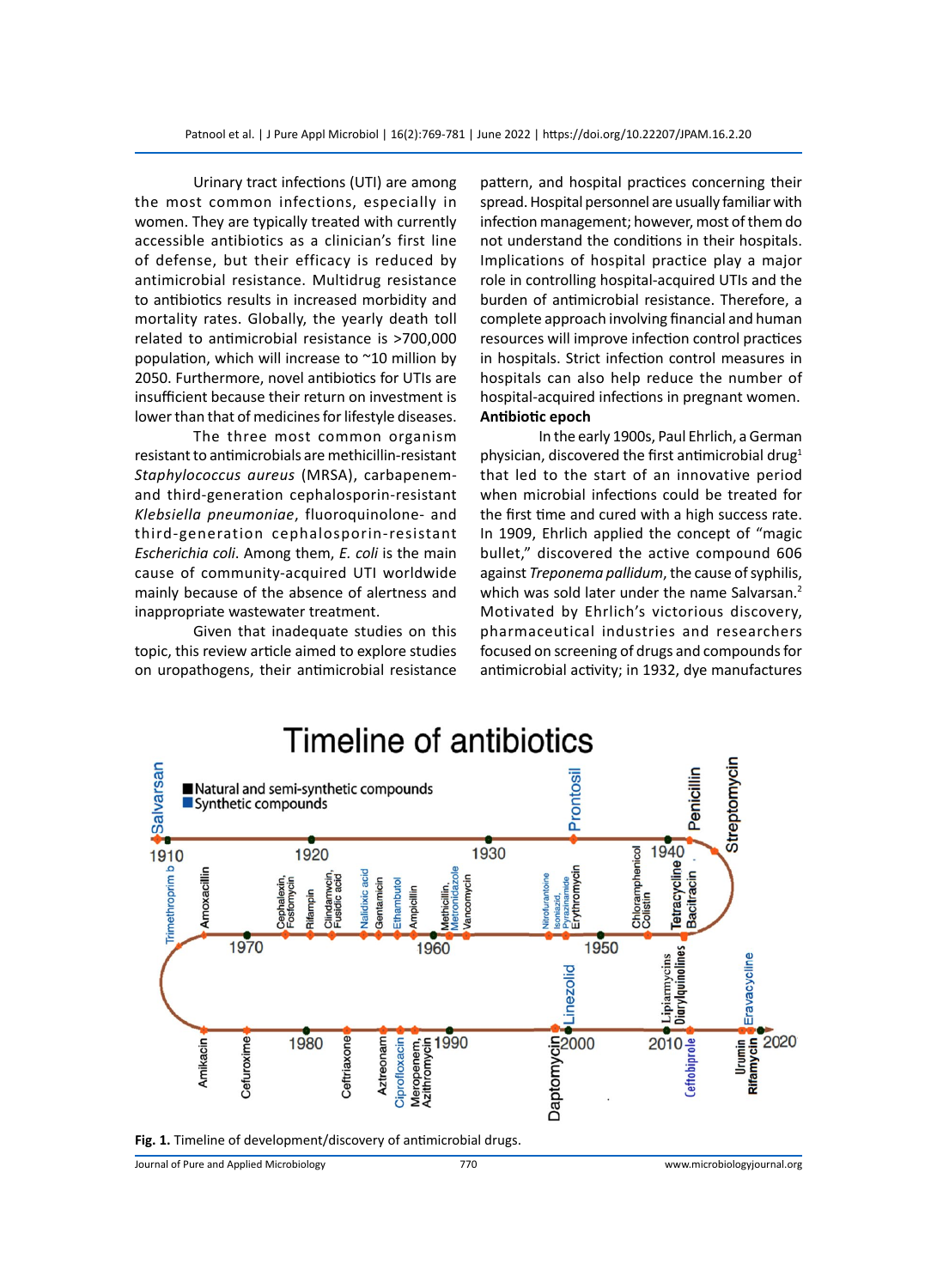at IG Farben in Germany introduced the first sulfa drug as an antimicrobial agent, which was patented under the name Prontosil in 1935.<sup>2,3</sup> During the same period, Alexander Flemming found an antimicrobial compound produced by Penicillium in 1928 and named it penicillin.<sup>4</sup> This breakthrough initiated the discovery of natural compounds and served as a basis for developing new antimicrobial agents.

Fig. 1 shows the timeline of the evolution of various antimicrobial agents obtained either naturally or synthetically to fight various microbial infections. It clearly shows a decline in the development or discovery of new antimicrobial drugs in recent decades.

As the discovery of penicillin, scientists have actively been searching for microbes that produce antimicrobial compounds. In 1943, Albert Schatz, a student of Selman Waksman, discovered streptomycin in his laboratory. Similar to many other successful antibiotics that were later found, streptomycin is produced by *Streptomyces*, a bacterial genus, hence its name.<sup>5</sup> It is the first antibiotic to show considerable efficacy against *Mycobacterium tuberculosis*, which causes tuberculosis. Furthermore, streptomycin was the first pharmaceutical medicine to undergo a randomized controlled trial.<sup>6</sup> Over the next 40 years, new antimicrobial agents have emerged. Although the modification of natural chemicals has resulted in some effective semisynthetic derivatives, few synthetic substances have been created.7

# **Decline of the antibiotic era**

In response to the amplified use of antimicrobial drugs throughout the 20<sup>th</sup> century, microorganisms have developed ways to defeat the effect of these drugs, consequently becoming resistant. As a result, formerly effective antimicrobial drugs are no longer effective in curing infections, leading to an increase in morbidity and death.<sup>8,9</sup> Drug resistance remarkably varies among species and geographical locations. However, previously effective medications against some species have almost completely lost their clinical utility. For example, *Staphylococcus aureus* was once susceptible to ampicillin and penicillin; however, it is now entirely resistant to these antibiotics. With the increased prevalence of methicillin-resistant *S. aureus* (MRSA) in many countries, beta-lactamase-resistant compounds such as nafcillin and dicloxacillin have become ineffective.<sup>10,11</sup> Similarly, among the most prevalent uropathogens, approximately half of *E. coli* isolates that were formerly responsive to sulfa medicines and ampicillin are now resistant.<sup>10</sup> Fortunately, other available antibiotics are effective against these microorganisms, but resistance to these lastresort medications are frequently documented.12,13

Although antibiotics are still successful in treating most infections, further research on novel and safer antibiotics should be performed. Because drug development takes several years, it should ideally begin while resistance is still manageable. Over time, the scientific community has become increasingly focused on informing legislators and other decision-makers about the lack of progress in the development of new antibiotics. $14,15$ Professionals in hospitals worldwide encounter pan-resistant microorganisms such as multidrugresistant *Enterobacteriaceae* and extensively drug-resistant tuberculosis. Consequently, pharmaceuticals that were no longer used because of their severe toxicity are considered as last-resort medications.<sup>3,17</sup> Resistance does not usually occur as quickly as it did in the examples above. *S. pneumonia*, which causes pneumonia, has been successfully treated with penicillin for more than 60 years, but penicillin resistance in *S. pneumonia* rarely occurs.10,13 With these disparities in resistance development, variables that drive resistance evolution in different organisms should be determined in the development of strategies that prevent resistance emergence.

### **Urinary tract infections**

In hospital and community settings, urinary tract infections (UTIs) are among the most common bacterial infections.19-21 These are also the most common bacterial illnesses acquired by women. $21$  Because germs can easily enter the bladder through the shorter female urethra, women are more susceptible to UTIs than men, $^{18,19}$ but UTIs are still more prevalent in men than in women.18 Although various bacterial and fungal pathogens can cause UTI, the most common pathogen isolated in patients is E. coli, a gramnegative bacterium.22,23 The health consequences of a UTI include 2.4 days of limited daily activity and loss of about 1.2 days of work. In patients with underlying health disorders such as diabetes,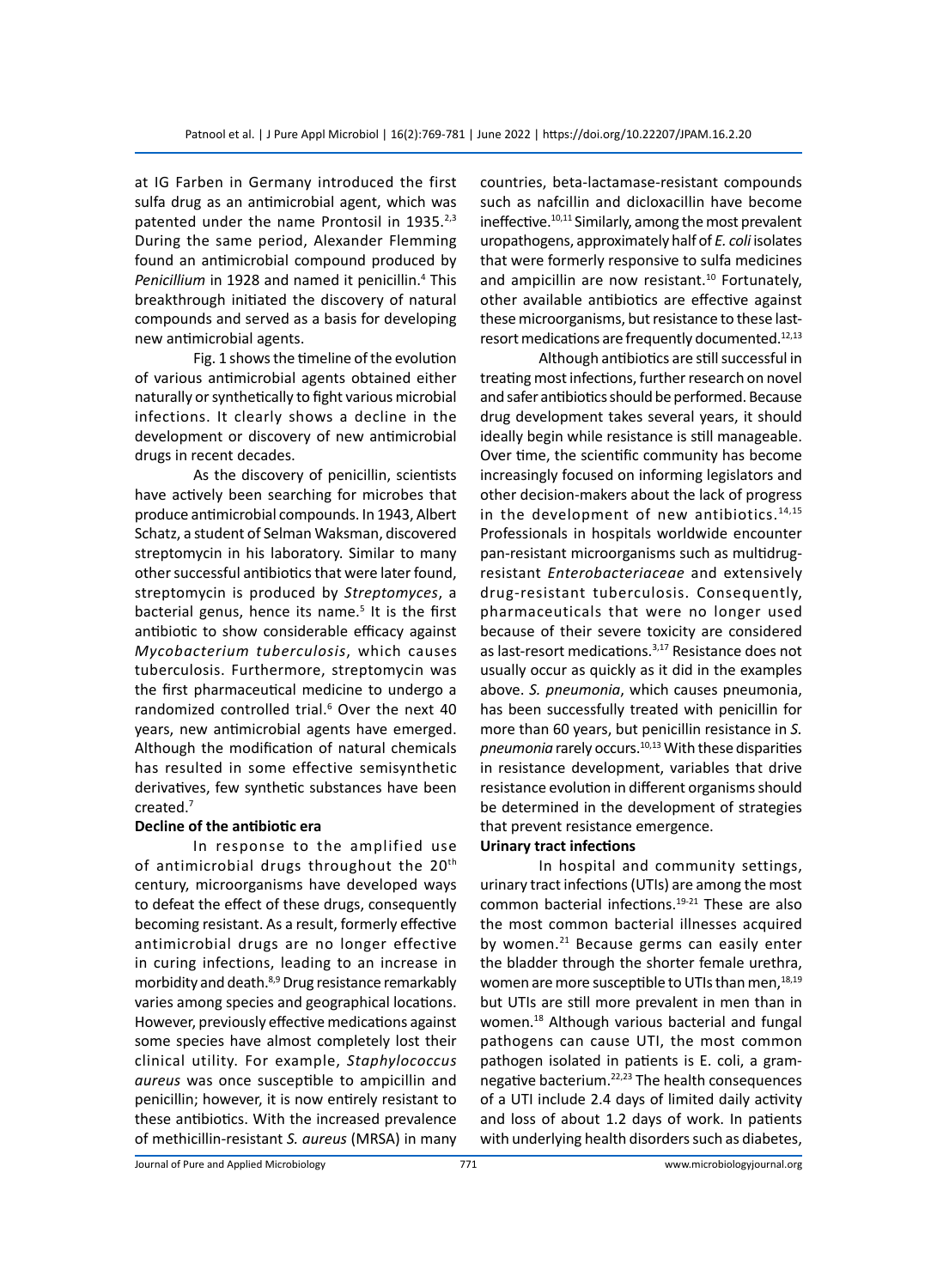|               | Organism Type Name of the Organism that causes UTI |
|---------------|----------------------------------------------------|
| Gram-positive | Staphylococcus aureus                              |
| hacteria      | Enterococcus faecalis                              |
|               | Staphylococcus saprophyticus                       |
|               | Coagulase-negative staphylococci                   |
|               | (CoNS)                                             |
| Gram-negative | Escherichia coli                                   |
| hacteria      | Acinobacter spp.                                   |
|               | Proteus mirabilis                                  |
|               | Klebsiella pneumonia                               |
|               | Pseudomonas aeruginosa                             |
| <b>Fungus</b> | Candida albicans                                   |
|               | Torulopsisqlabrata                                 |
|               | Cryptococcus neoformans                            |
|               | Candida parapsilosis                               |
|               | Candida cystitis                                   |
|               | Candida tropicalis                                 |
|               |                                                    |

**Table 1.** Microbiology of UTI

complicated infections (such as paraurethral or renal abscesses) may occur more frequently than in patients without other underlying health issues, resulting in higher morbidity and hospitalization.<sup>21,22</sup> Furthermore, UTI can extend to the bloodstream, resulting in bacteremic UTI, which is linked to an increased death rate.<sup>24</sup>

Almost 50 % to 60 % of women experience a UTI at least once in their life.<sup>25</sup> It is also typical for UTI episodes to recur if the influencing variables responsible for the occurrence of UTI are not properly diagnosed and treated.<sup>21,26</sup> Untreated UTIs can lead to major problems such as kidney damage, renal scarring, and renal failure. Gramnegative bacteria such as *E. coli, Enterobacter* species, *Citrobacter* species, *Acinetobacter*  species, *Pseudomonas aeruginosa, Proteus*  species, and *Klebsiella* species are the most common causes of UTIs. Among gram-positive microorganisms, *Enterococcus* species, coagulasenegative *Staphylococcus,* and *Staphylococcus*  saprophyticus are the common causes of UTIs.<sup>27,28</sup>

Table 1 presents a categorized list of various microorganisms that cause UTIs in humans. Among them, *E. coli, K. pneumoniae,* and *Proteus mirabilis* are the major gram-negative UTI-causing pathogens. *Candida* spp. are the most common fungi causing UTIs in pregnant women.<sup>26</sup>

Bacteria responsible for UTIs have more hostile virulence factors than nonpathogenic microorganisms, thereby improving their host cell attachment, colonization, and attack abilities. They evade their host's immune system by using specific virulence factors, which include various cellular components, such capsules, pili, lipopolysaccharides, and other external cell structures.28 Certain human anatomical and physiological factors play a role in the incidence of UTIs. For example, the urethra is shorter in women than in men, thereby increasing the risk of UTI. Similarly, atrial bladder emptying, which occurs frequently in pregnant women, leads to the accumulation of residual urine in the bladder and causes vesicoureteral reflux; these conditions are important variables that can predispose a host to UTIs.<sup>29</sup>

UTIs are treated repeatedly by using broad-spectrum antimicrobial drugs; however, such treatments are administered empirically without prior culture sensitivity tests. This improper and nonjudicious use/practice of antimicrobial drugs significantly increases the global antimicrobial resistance of microorganisms, ultimately favoring the reproduction of multidrugresistant bacterial strains.<sup>30</sup> According to a review by the European Survey of Antibiotic Consumption, multidrug-resistant bacteria are responsible for the death rate of about 25,000 Europeans every year due to complications in UTIs.<sup>31</sup> As a result, antibiotic overuse must be avoided to prevent resistance development, and the most appropriate antibiotics should be recommended as the firstchoice empiric therapy for UTI. Antimicrobial susceptibility patterns among microorganisms differ across countries.<sup>32</sup> According to the Infectious Diseases Society of America, provincial observation should be conducted to track changes in uropathogen vulnerability in certain regions.<sup>33</sup> **Etiology of UTI in pregnant women**

Because pregnant women have a narrow urethra and their urinary tract can be easily contaminated with fecal microbes, they are more vulnerable to UTIs than men. Pregnancy and sexual activity are two other major variables that increase the risk of UTI in women. Women develop glycosuria during pregnancy as a result of the normal increase in plasma volume and decrease in urine concentration, eventually leading to bacterial growth in the urine. The three most common clinical manifestations of UTI in pregnancy are asymptomatic bacteriuria, acute cystitis, and acute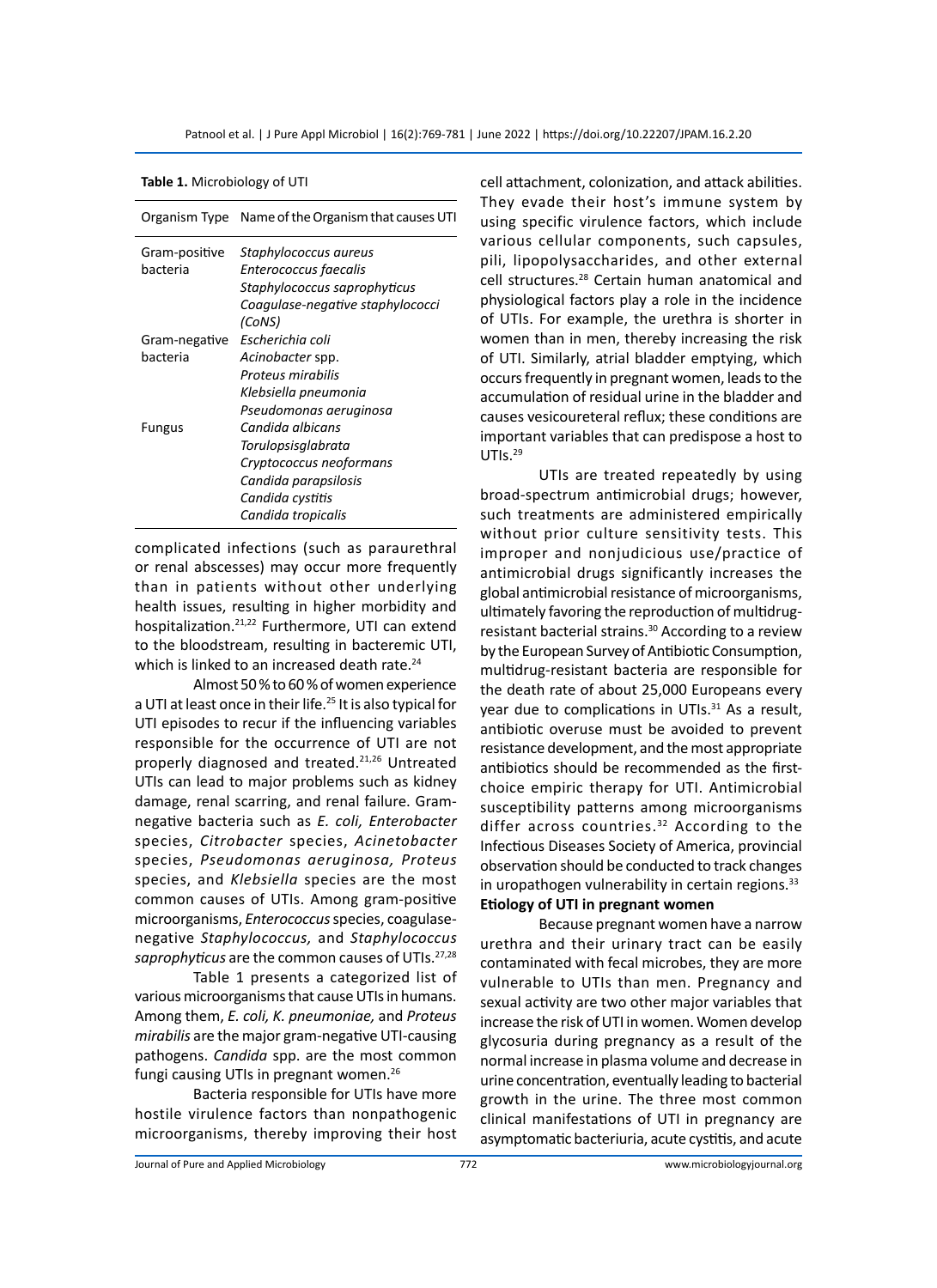Patnool et al. | J Pure Appl Microbiol | 16(2):769-781 | June 2022 | https://doi.org/10.22207/JPAM.16.2.20

| Reference                       | % of UTI causing Uropathogens                                                                                                                                                                                    | No. of Pregnant<br>women tested | Found UTI<br>positive | Percentage |
|---------------------------------|------------------------------------------------------------------------------------------------------------------------------------------------------------------------------------------------------------------|---------------------------------|-----------------------|------------|
| Nwachukwu E et al <sup>34</sup> | Escherichia coli - 26%,<br>S. aureus - 10%,<br>Klebsiella aerogenes - 8%,<br>Proteus mirabilis - 7%.                                                                                                             | 200                             | 112                   | 56%        |
| Amiri M et al <sup>35</sup>     | Pseudomonas aerogenes - 5%<br>Escherichia coli - 57.25%<br>Klebsiella species - 20.85%<br>Coagulase-negative staphylococci - 8.39%<br>Streptococus species - 6.63%<br>Acinetobacter - 2.47%                      | 22,600                          | 1,132                 | 5%         |
| Lee AC et $al^{36}$             | Proteus Mirabilis - 2.38%<br>Staphylococcus aureus - 1.68%<br>Enterobacter aerogenes - 0.35%<br>Eschericia coli - 38%<br>Staphylococcus species - 23%<br>Klebsiella species - 12%<br>Staphylococcus aureus - 12% | 4,034                           | 360                   | 8.90%      |
| Ranjan et al <sup>37</sup>      | Group B Streptococcus (GBS) - 5.3%<br>Eschericia coli - 43%,<br>Enterococcus faecalis - 28%<br>Klebsiella aerogenes - 8.5%,                                                                                      | 120                             | 42                    | 35%        |
| El-Kashif MM <sup>38</sup>      | Pseudomonas aerogenes - 5.7%<br>Eschericia coli - 37%<br>Staphylococcus species - 3.7%<br>Klebsiella species - 27%                                                                                               | 303                             | 162                   | 53.50%     |
| Turpin CA et al <sup>39</sup>   | Eschericia coli - 37%<br>Staphylococcus aureus - 31%                                                                                                                                                             | 220                             | 16                    | 7.30%      |
| Blas FH et al <sup>40</sup>     | Escherichia coli - 76%<br>Staphylococcus aureus - 5.5%<br>Proteus sp. - 2.7%                                                                                                                                     | 874                             | 73                    | 8.40%      |
| Tadesse <sup>41</sup>           | Klebsiella sp - 4.1%<br>Escherichia coli - 47%<br>Staphylococcus aureus - 18%)<br>C. freundi - 12%                                                                                                               | 173                             | 17                    | 9.80%      |

#### **Table 2.** Pervasiveness of UTI in pregnant women of various studies

pyelonephritis. Other symptoms include nausea, vomiting, frequent urination, dysuria, early birth, and low birth weight. Table 2 summarizes studies on the occurrence of UTIs in pregnant women and reveals that UTI is a common disease among pregnant women if no proper measurements are taken during pregnancy.

UTIs in pregnancy are associated with early delivery, caesarean delivery, morphological abnormalities, low birth weight in newborns, and infant death. UTIs in pregnant women start during the sixth week of pregnancy and peak between weeks 22 and 24; about 90% of these women develop urethral dilatation. Because of an increase in urine volume and urethral dilation in pregnant women, this condition causes greater urine stasis in the bladder, urine reflux to the urethra, and a physiological increase in plasma volume, which reduces urinary concentration. Another prevalent explanation is glycosuria, which affects around 70% of pregnant women, causes an increase in progesterone and estrogen levels in the urine, and reduces a patient's ability to fight invasive microorganisms. These factors may play a role in the development of UTIs during pregnancy.42,43 This condition in pregnancy has also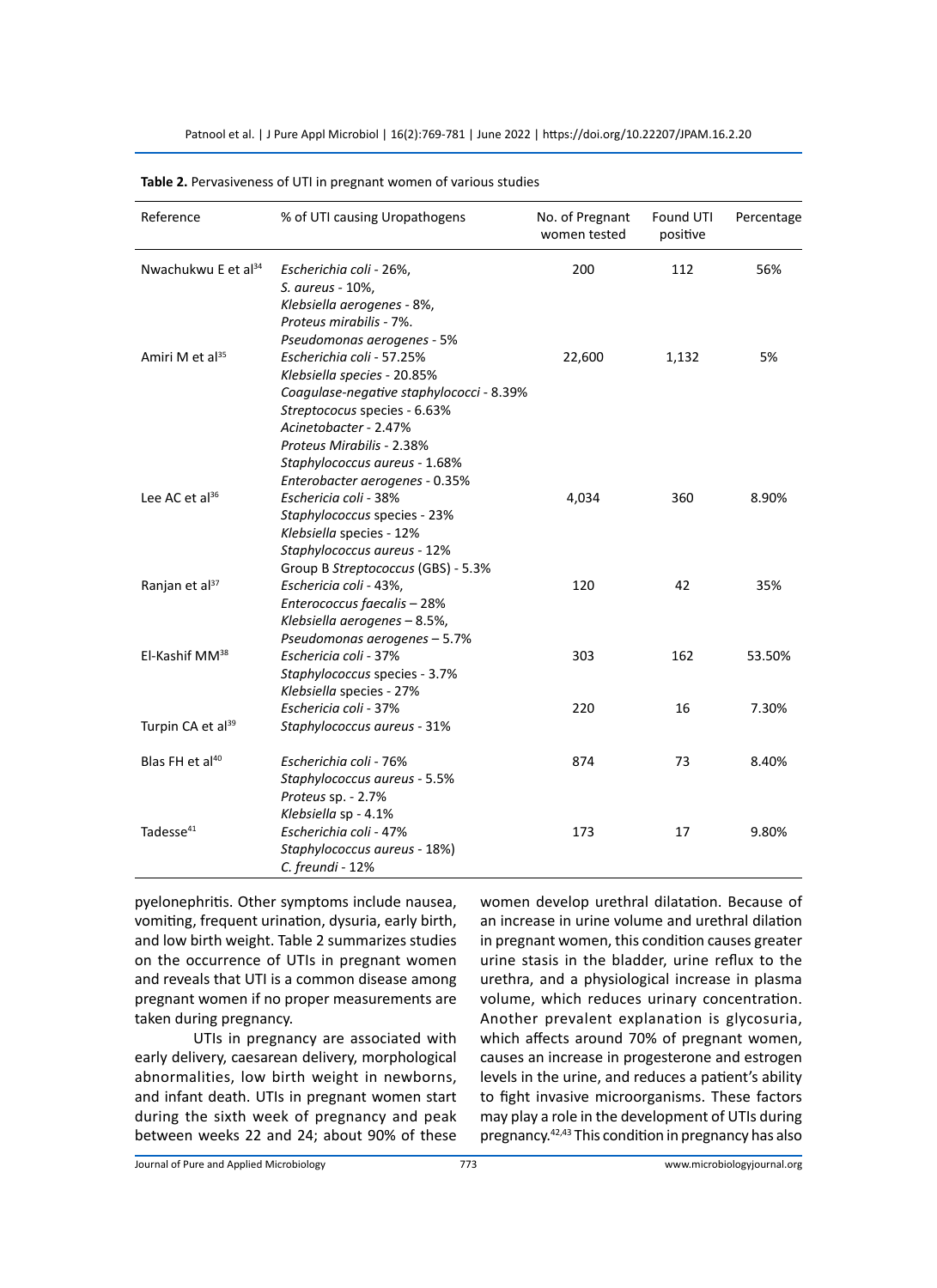been attributed to various factors. For example, resistant *E. coli* species have been the most common microbiological agent causing UTIs, and they require special attention.<sup>44,45</sup>

# **Control of hospital infections**

Inadequate infection management consequently causes pathogen spread in healthcare settings, leading to healthcare-associated illnesses (HAIs).<sup>46</sup> HAIs in turn result in increased antimicrobial treatments; consequently, bacterial antibiotic resistance occurs. The increasing number of germs and resistant infections in hospitals and other healthcare settings contributes significantly to the global burden of antibiotic resistance. The death toll from HAIs caused by multidrug-resistant microbes is predicted to exceed 25,000 per year in Europe, and this situation may worsen in other countries.<sup>47</sup>

In hospitals, the behavior of healthcare personnel plays a key role in executing infection control programs.48 "Compliance to infection management defense is globally suboptimal."49 The primary problem is healthcare personnel's insufficient use of infection control guidelines.<sup>49,50</sup> Particularly, in middle- and low-income nations, the concern of inadequate healthcare staff needs important consideration.<sup>51</sup> The lack of understanding and compliance with basic infection control procedures, such as hand hygiene, are major factors in the high prevalence of HAIs in these settings. $46,52$  As a result, evaluating the current information and behaviors among healthcare personnel is critical in designing an effective infection control strategy. Several studies have identified a know-do gap in infection control measures. For example, Paudyal et al.<sup>53</sup> have found that even though all clinicians in two government and three private Nepalese hospitals understand the importance of handwashing, only around half of them follow the suggested practice. In China, a systemic study involving 1,444 nurses (2010) has indicated that their understanding of standard safety measures is average, but their acquiescence to standard safety measures is low.<sup>54</sup> Tenna et al.55 have observed that healthcare staff from two higher education institute hospitals in Ethiopia have strongly comprehend the importance of hand cleanliness and tuberculosis infection control procedures. However, this awareness does not translate into efficient infection control procedures.55

Most studies have qualitatively evaluated healthcare workers' understanding and behaviors of infection control. Qualitative advances are useful for characterizing background elements and hidden influences and gaining a better understanding of facilitators and barriers to healthcare person performance. Some qualitative studies have provided a comprehensive overview of hospital employees' awareness of not only medical waste management or hand hygiene but also infection management issues.<sup>56,57</sup> Woith et al.<sup>56</sup> qualitatively investigated barriers and motivators affecting tuberculosis infection management practices of healthcare personnel in Russia and discovered that poor awareness and an unenthusiastic approach impede the implementation of good infection control practices. Ider et al.<sup>57</sup> described the attitude of Mongolian healthcare professionals and their lack of understanding, along with other factors such as limited finance and management, as problems obstructing the efficient implementation of infection control programs.

# **Residues of antimicrobial substances in hospital wastewater**

Antimicrobial drugs are critical medicines used to treat infectious disorders such as HAIs in healthcare settings. Because of the antibacterial residual excretion and the improper disposal of unneeded compounds, large volumes of antibiotics can be released into hospital wastewater, which can then be discharged into the environment.<sup>58</sup> The presence of antibiotics in aquatic environments can cause the spread of antibiotic-resistant microorganisms. In general, antibiotic pollution of the environment, as well as aquatic habitats, is a growing concern worldwide.<sup>59,60</sup> Hospital wastewater treatment plants and effluents represent a significant source of antibiotics and antibiotic-resistant bacteria being released into the environment.  $61,62$  Diwan et al.  $62$  reported that "antibiotics are discharged in hospital wastewater continually." The concentration of antibiotics in hospital effluents ranges from 1.4 µg/L to 236.6  $\mu$ g/L.<sup>63</sup>

Ciprofloxacin is a fluoroquinolone antibiotic excreted as a parent component in urine in over 70% of cases. Antibiotics are not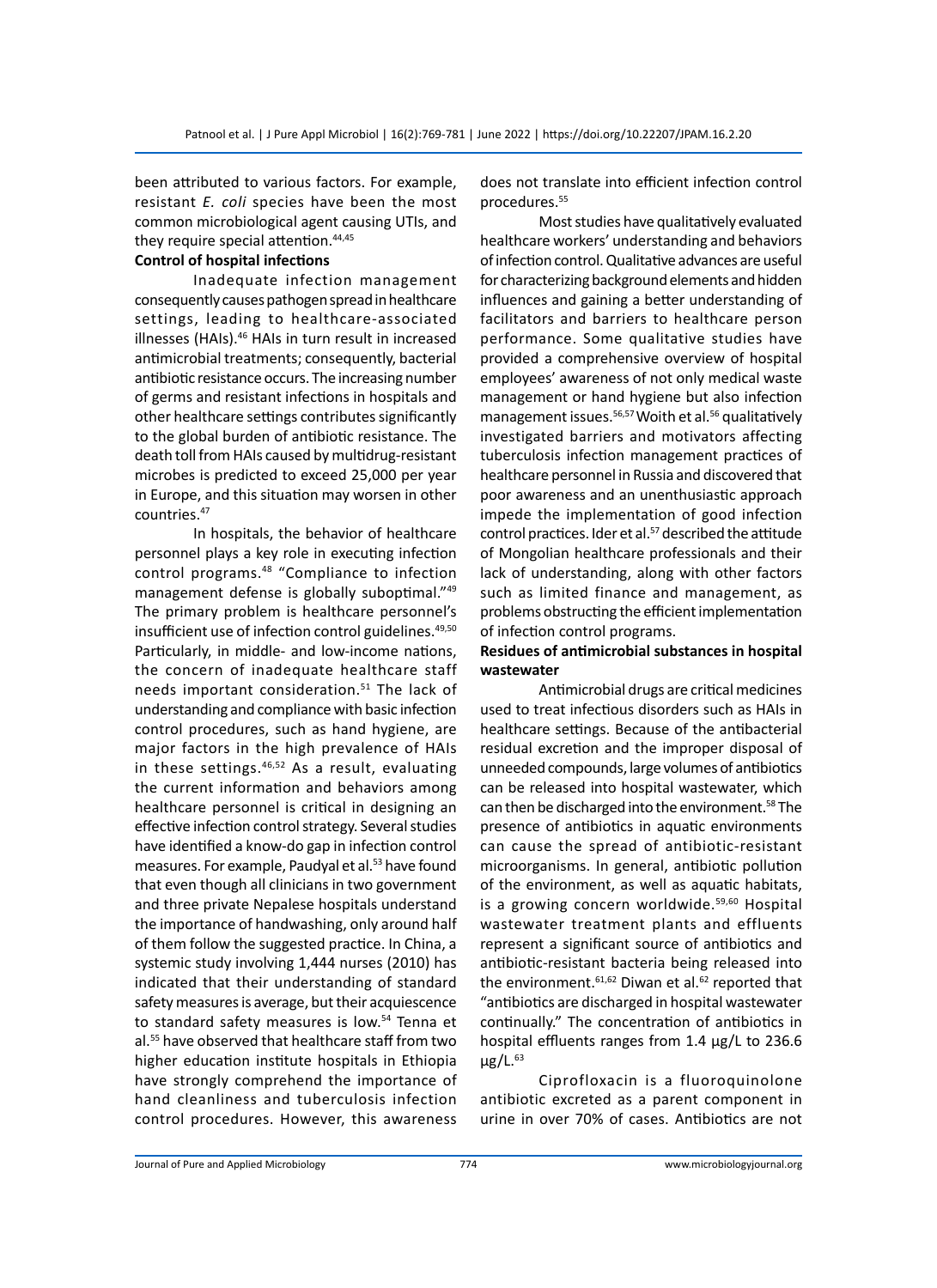found in incoming safe water and groundwater sources (bore well and hand pump) in and around a hospital compound. Sabir et al.<sup>64</sup> emphasized that the high incidence of UTIs caused by *E. coli, E. cloacae*, or *K. pneumoniae* displays a high intensity of biofilm formation that can then be discharged into wastewater. They compared the prevalence of AMR-resistant coliform bacteria in healthcare facilities and hospital effluents.<sup>59,63-68</sup> Rodriguez-Mozaz et al.<sup>68</sup> have found ofloxacin and ciprofloxacin at six different concentrations ranging from 13.78  $\mu$ g/L to 14.38  $\mu$ g/L in the sewage of a Spanish hospital. These antibiotics have also been detected at high concentrations in other hospital effluents.<sup>69-71</sup> In Hanoi, Vietnam, Duong et al.<sup>72</sup> discovered that norfloxacin and ciprofloxacin concentrations in hospital wastewater from 1.1  $\mu$ g/L to 44  $\mu$ g/L and 0.9  $\mu$ g/L to 17  $\mu$ g/L, respectively.

Hospital wastewater can act as an ideal growth medium for many pathogenic microorganisms, including bacteria, fungi, viruses, and parasites. It also consists of several antibiotic residues and resistant bacteria, which can prevent the growth of susceptible bacteria, thereby favoring the growth of resistant bacteria in water. Resistant microbes discharged into wastewater act as either reservoirs harboring antibioticresistance genes (ARGs) or vectors carrying a transmissible gene that can pose risks to public health. Furthermore, fungi that can grow at a quick rate and can spread their spores to the exterior atmosphere threaten human health and the environment.

Antibiotics contaminate water supplies in India and other countries because of improper wastewater facility maintenance, which is a cause for concern in terms of broad environmental and public health implications. Hospitals serve as biological habitats for AMR bacteria and play an important role in their emergence and spread. AMR bacteria can be found in infected patients in hospitals, but they can also be found in wastewater systems.<sup>61</sup> This problem is exacerbated when hospital and healthcare facility effluents are dumped directly into wastewater systems without being treated first.<sup>73</sup> As a result, high concentrations of antimicrobials are discharged in wastewater, thereby causing constant selective pressure to ARB. Heavy metals and disinfectants

| vame of the antibioticDetected concentration |                     |                      |                 | on in respective hospital wastewater bodies in (ng/L) |                     |                      |                        |                      |                     |
|----------------------------------------------|---------------------|----------------------|-----------------|-------------------------------------------------------|---------------------|----------------------|------------------------|----------------------|---------------------|
|                                              | Ujjain,             | Kalmar,              | Hanoi,          | Spain <sup>78</sup>                                   | ltaly <sup>70</sup> | Norway <sup>69</sup> | Portugal <sup>79</sup> | France <sup>80</sup> | China <sup>81</sup> |
|                                              | India <sup>63</sup> | Sweden <sup>76</sup> | Vietnam $^{77}$ |                                                       |                     |                      |                        |                      |                     |
| iprofloxacin                                 | 31000-236600        | 600-10100<br>m       | 42800           | 5329-7494                                             | 1400-26000          | 19235-41752          | 101-38689              | 590-5800             | 217                 |
| <b>Jorfloxacin</b>                           | 700-22800           |                      |                 |                                                       |                     |                      |                        |                      |                     |
| Ofloxacin                                    | 7500-66000          | 200-7600             | 4600            |                                                       | 1300                | 12-2053              |                        |                      | ł                   |
| evofloxacin                                  | 6800-70700          |                      | I               |                                                       |                     |                      |                        | I                    | I                   |
| <b>Aetronidazole</b>                         | 2500-3800           | 100-90200            | 2600            | I                                                     |                     | ł                    |                        | I                    |                     |
| inidazole                                    | 3600-88400          |                      |                 |                                                       |                     |                      |                        |                      |                     |
| ulphamethoxazole                             | 5700-81100          | 100-12800            | 9800            | 65-200                                                | 940-3400            | 391-552              | 41-8714                | 330-550              | <b>990</b>          |
| rimethoprim                                  |                     | 600-7600             | 7700            | 50-260                                                | 68-6800             | 1767-17993           | 12.5-3963              | 30-2500              | 174                 |
| rythromycin                                  |                     |                      |                 |                                                       | 60-320              |                      | 7545                   |                      | $\frac{3}{2}$       |
| Azythromycin                                 |                     |                      |                 | 85-119                                                | 1040                |                      | 7351                   |                      |                     |
|                                              |                     |                      |                 |                                                       |                     |                      |                        |                      |                     |

**Table 3.** Concentrations of Antibiotics (ng/L) noticed in hospital wastewater/effluents from literature

Table 3. Concentrations of Antibiotics (ng/L) noticed in hospital wastewater/effluents from literature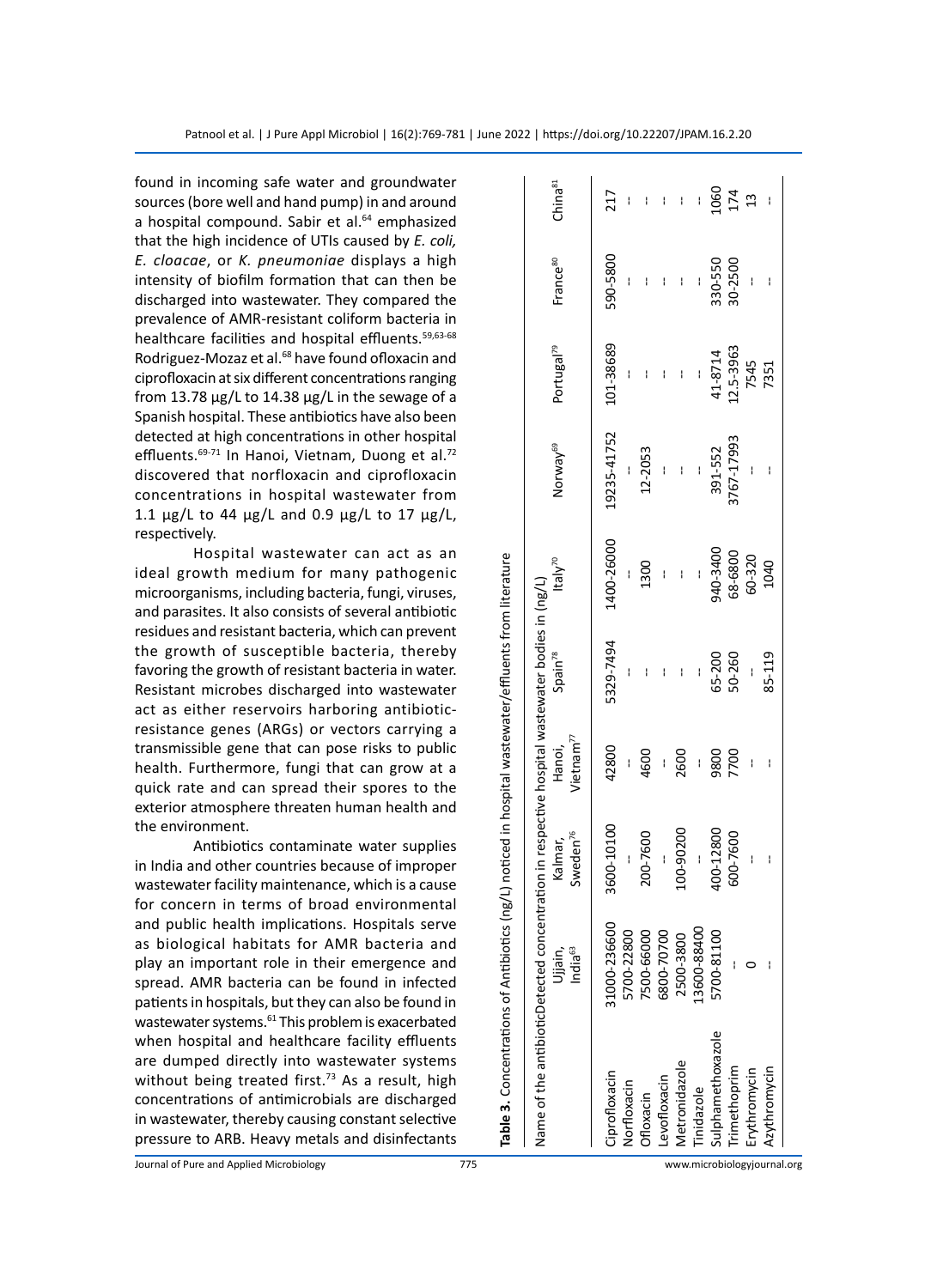with antibacterial properties help ARB survive in the wastewater microbiota.<sup>74</sup> The horizontal transfer of resistance genes within and between species is favored by antimicrobial selective pressure.<sup>75</sup> Therefore, a precise and progressive machinery for hospital wastewater treatment must be developed to prevent the outspread of harmful microorganisms. Consequently, microbial presence in hospital wastewater must be detected to quantify contamination and establish specific treatment methods for environmental health protection.

Table 3 summarizes the concentrations of antibiotics accounted in various literature in hospital outlet wastewaters and effluents in respective hospitals. Many of these studies have found Ciprofloxacin to be amongst the most perceived in hospital effluents.

# **Antimicrobial-resistant strains in hospital wastewater**

Antibiotic residues in the environment can have an indiscriminate effect on bacteria, contributing to the increase in antimicrobial resistance. In hospital wastewater, significant connections have been discovered between the concentration of drug residues and the incidence of antimicrobial-resistant microorganisms.<sup>82</sup> Akter et al.<sup>83</sup> observed that *E. coli* isolates in Bangladeshi hospital wastewater develop multidrug resistance to antibiotics used by practitioners to treat patients. In a similar investigation, Reinthaler et al.84 discovered a multidrug-resistant *E. coli* in hospital sewage in Southern Austria. Antimicrobialresistant bacteria (*S. aureus, E. coli, Shigella,* and *Salmonella*) have also been detected in hospital effluents in South Ethiopia, and they are released into receiving water bodies.<sup>84</sup>

Fig. 2 depicts how antibiotics and their residues enter hospital water and are released into the environment due to a lack of effective hospital wastewater treatments, resulting in antimicrobial resistance from diverse pollution sources. National (and/or regional) policies have rarely outlined measures on how to treat hospital effluent for drug residues and antibiotic-resistant microbes before they are discharged into either community sewage for treatment at a municipal wastewater treatment facility or into a surface water body. In low- and middle-income nations, where wastewater treatment is less prevalent and direct discharge of raw hospital wastewater into surface rivers is common, the situation is likely worse. Such water can be dumped into water bodies, where it can be utilized for irrigation or eventually wind up in drinking water, resulting in resistant illnesses in humans and animals. Antibiotic residues, antibiotic-resistant bacteria, and ARGs that spread through hospitals can aggravate antibiotic resistance, thereby posing a public health risk.

# **How to overcome challenges in infection control**

Healthcare personnel have a good understanding of hospital infection control. Although their self-reported practices are acceptable or competent, infection control measures in hospitals appear poor. The reported infection control issues are insufficient resources, lack of awareness, and patient overload. Nevertheless, they can be overcome by providing sufficient data on HAIs to healthcare personnel to



**Fig. 2.** Flowchart representing the transmission of microorganisms from wastewater to humans.

Journal of Pure and Applied Microbiology 776 www.microbiologyjournal.org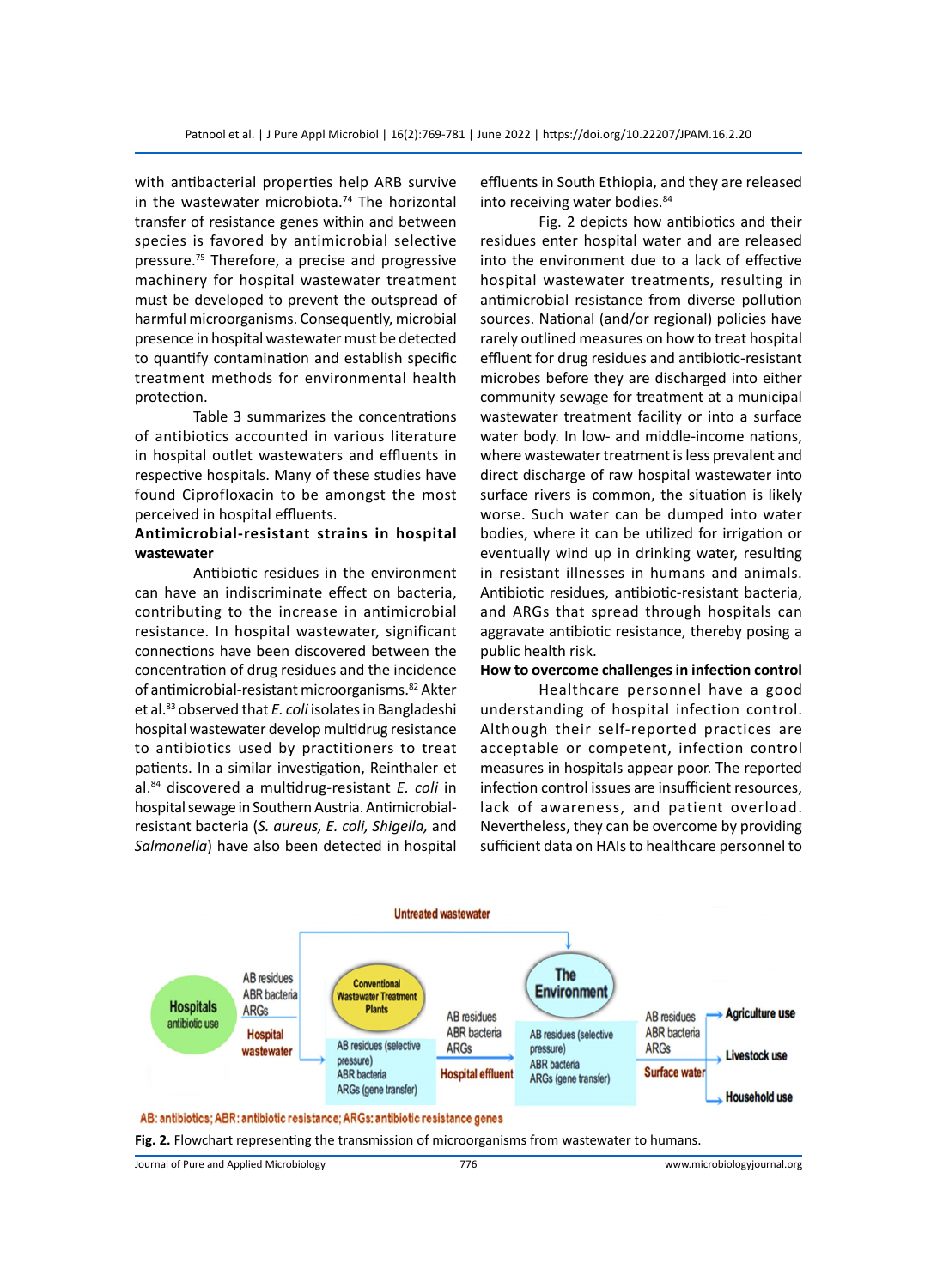raise their awareness, motivate them to apply their existing knowledge into practice, and urge them to use infection-control facilities.

To overcome AMR-related challenges, healthcare staff and cleaning workers must undergo constant tailor-made education and training. A standard monitoring system for hospital infection control should be established; every hospital should incorporate tools and monitoring software. Various measures, such as training, examination, access to equipment and facilities, and recurrent control and audit, should also be implemented to improve microbial infection management. An all-encompassing strategy involving financial and human resources is also required to optimize such practices. After wastewater treatment, several crucial tests should be conducted to reduce antibiotic concentrations in hospital wastewater. Other suggestions are presented as follows:

- A multidimensional approach is required to optimize hospital infection management practices. It should involve sequencing infection control in hospital organization, implement infection control in medical curricula, provide adequate infrastructure, and continue patient and health professional education.
- Training healthcare staff to increase their knowledge of infection control, particularly HAIs in hospitals can be a viable intervention to improve their practices in current hospital conditions.
- Cleaning workers should undergo individualized training.
- Hospital wastewater treatment systems that are effective in removing antibiotic residues, antibiotic-resistant microorganisms, and antibiotic resistance genes must be developed.
- Further research should focus on the relationship between antibiotic residues discharged from hospitals and antibioticresistant bacteria, their occurrence in the surrounding environment, human acquisition of antibiotic-resistant bacteria upon exposure to this environment, and public health implications.

# **CONCLUSION**

UTIs are caused by a wide range of gram- and gram-negative bacteria. To treat patients with UTI appropriately, clinicians must accurately identify the causal organism. Failure to do so not only prolongs sickness and exposes patients to complications, but also contributes to the development of bacterial resistance as a result of injudicious antibiotic use. The presence of clinical signs and symptoms, as well as a positive urine culture, are required for the diagnosis of UTI; nonetheless, in many healthcare settings, diagnosis and treatment are given without prior culture and antimicrobial sensitivity tests.

Further studies should be performed on a priority basis to advance rapid diagnostic tests (point of care testing) for timely targeted therapy amid the increasing antibiotic resistance. A drug monitoring system must also be established to supplement drug administration and aid in the development of a more tailored methodology for prescribing treatments. Furthermore, communitywide education initiatives should be implemented to reduce disease prevalence and improve the quality of life of patients in low- and middleincome areas.

Effluent water from healthcare settings is a major source of antibiotic-resistant bacteria, particularly multidrug-resistant microbes, such as gram-negative bacteria. However, further research is needed to assess the impact of wastewater treatment techniques on the total antibiotic resistance in aquatic environments.

Numerous measures such as training, surveillance, access to equipment and facilities, and periodic control and audit should be implemented to strengthen infection control methods. A holistic approach involving financial and human resources is also required to optimize such practices. After wastewater treatment, several crucial tests should be performed to reduce antibiotic concentrations in hospital wastewater. Further research should focus on the association of antibiotic residues discharged from hospitals, antibiotic-resistant bacteria, their presence in the surrounding environment, human acquisition of these bacteria upon exposure to this environment, and their impact on public health.

Journal of Pure and Applied Microbiology 777 www.microbiologyjournal.org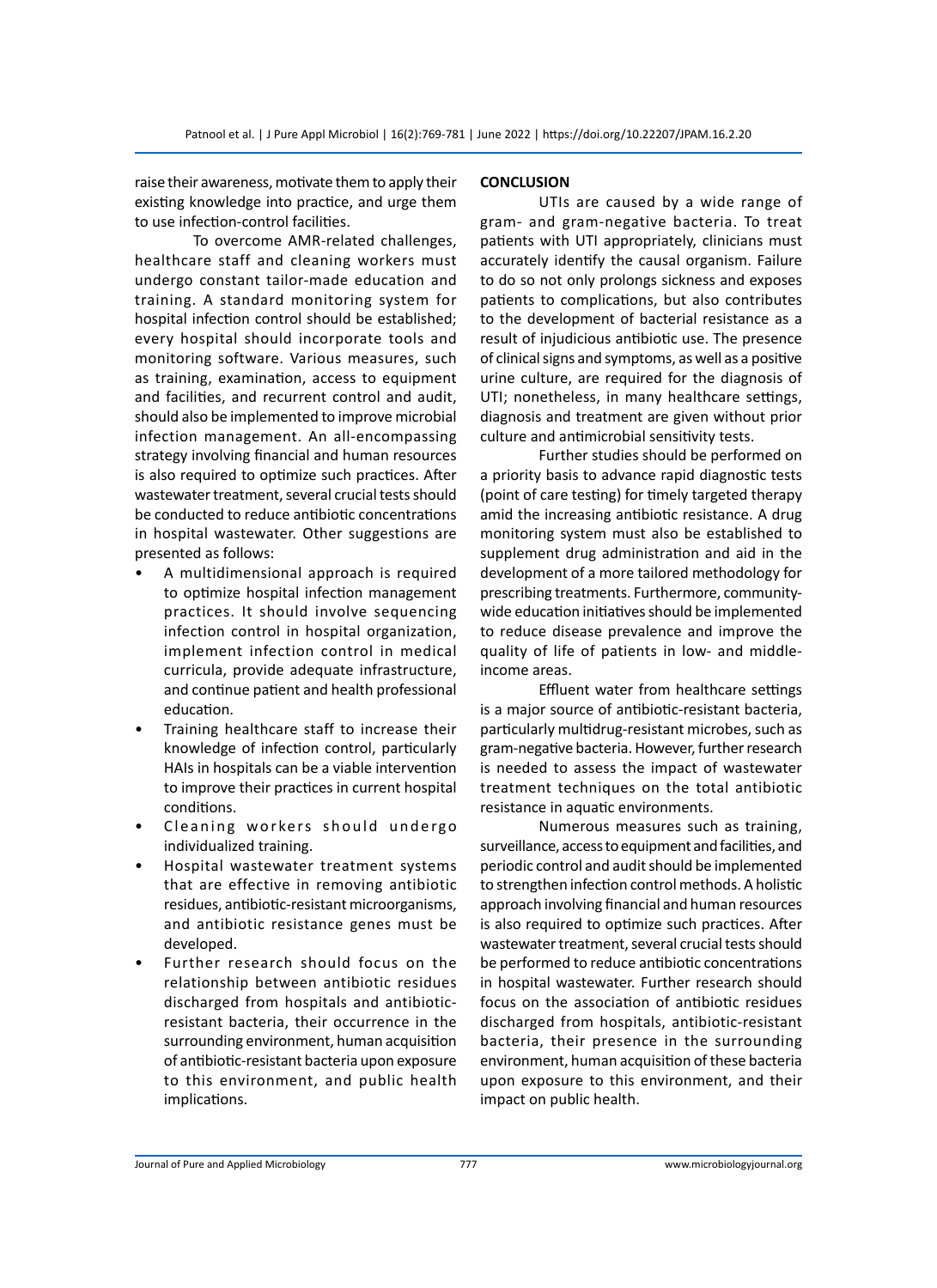## **ACKNOWLEDGMENTS**

The authors would like to express their gratitude to JSS College of Pharmacy, Ooty and JSS Academy of Higher Education and Research, Mysuru, for providing all the essential facilities and support to complete this article. We would also like to thank the physicians and consultants from the Government Medical College and Hospital, Ooty for their contributions and modifications to this manuscript.

# **CONFLICT OF INTEREST**

The authors declare that there is no conflict of interest.

## **AUTHORS' CONTRIBUTION**

All authors listed have made a substantial, direct, and intellectual contribution to the work, and approved it for publication.

# **FUNDING**

This work was supported by the Department of Science and Technology (DST), New Delhi, with the WOS-B fellowship (DST/WOS-B/ HN-5/2021)

## **Data availability**

Not applicable.

## **ETHICS STATEMENT**

This article does not contain any studies with human participants or animals performed by any of the authors.

#### **REFERENCES**

- 1. Dougherty TJ, Pucci MJ. Antibiotic Discovery and Development. Springer US. 2014. doi: 10.1007/978- 1-4614-1400-1
- 2. Wainwright M. An alternative view of the early history of microbiology. *Adv Appl Microbiol.* 2003 52:333-355. doi: 10.1016/S0065-2164(03)01013-X
- 3. Livermore DM, Warner M, Mushtaq S, Doumith M, Zhang J, Woodford N. What remains against carbapenem-resistant *Enterobacteriaceae*? Evaluation of chloramphenicol, ciprofloxacin, colistin, fosfomycin, minocycline, nitrofurantoin, temocillin and tigecycline. *Int J Antimicrob Agents.* 2011;37(5):415-419. doi: 10.1016/j.ijantimicag.2011.01.012
- 4. Hare R. New light on the history of penicillin. *Med Hist.* 1982;26(1):1-24. doi: 10.1017/S0025727300040758
- 5. Worthen DB. Streptomyces in nature and medicine: The antibiotic makers. *J Hist Med Allied Sci.* 2007;63(2):273- 274. doi: 10.1093/jhmas/jrn016
- 6. Marshall G, Blacklock JWS, Cameron C, et al. Streptomycin treatment of pulmonary tuberculosis: a medical research council investigation. *Br Med J.* 1948;2:769-82. doi: 10.1136/bmj.2.4582.769
- 7. Patnool RB, Wadhwani A, Balasubramaniam, Ponnusankar S. Need for the implementation of antibiotic policy in India: An overview. *Int J Curr Res Rev.* 2021;13(05):168-178. doi: 10.31782/ IJCRR.2021.13511
- 8. Cosgrove SE. The relationship between antimicrobial resistance and patient outcomes: mortality, length of hospital stays, and health care costs. *Clin Infect Dis.* 2006;42(Suppl 2):S82-S89. doi: 10.1086/499406
- 9. Maragakis LL, Perencevich EN, Cosgrove SE. Clinical and economic burden of antimicrobial resistance. *Expert Rev Anti Infect Ther.* 2008;6(5):751-763. doi: 10.1586/14787210.6.5.751
- 10. DANMAP. DANMAP 2012 Use of Antimicrobial Agents and Occurrence of Antimicrobial Resistance in Bacteria from Food Animals, Food and Humans in Denmark. (2013). Available from: https://www.danmap.org/-/ media/sites/danmap/downloads/reports/2012/ danmap\_2012.pdf?la=da&hash=C51FB755BE9AD990 B646729EE953CD842C7FA675
- 11. Chambers HF. The changing epidemiology of *Staphylococcus aureus*? *Emerg Infect Dis.* 2001;7(2):178-182. doi: 10.3201/eid0702.010204
- 12. Gupta N, Limbago BM, Patel JB, Kallen AJ. Carbapenemresistant *Enterobacteriaceae*: epidemiology and prevention. *Clin Infect Dis.* 2011;53(1):60-67. doi: 10.1093/cid/cir202
- 13. Heuer O, Magiorakos AP, Gunell M, Economopoulou A, Blomquist PB, Brown D. Antimicrobial resistance surveillance in Europe: annual report of the European Antimicrobial Resistance Surveillance Network (EARS-Net.). 2010.doi: 10.2900/14911
- 14. Bush K, Courvalin P, Dantas G, et al. Tackling antibiotic resistance. *Nat Rev Microbiol.* 2011;9(12):894-896. doi: 10.1038/nrmicro2693
- 15. Cooper MA, Shlaes D. Fix the antibiotics pipeline. *Nature.* 2011;472(7341):32. doi: 10.1038/472032a
- 16. Organization WH. Multidrug and Extensively Drug-Resistant TB (M. World Health Organization). 2010.
- 17. Kumarasamy KK, Toleman MA, Walsh TR, et al. Emergence of a new antibiotic resistance mechanism in India, Pakistan, and the UK: a molecular, biological, and epidemiological study. *Lancet Infect Dis.* 2010;10(9):597-602. doi: 10.1016/S1473- 3099(10)70143-2
- 18. Foxman B. Epidemiology of urinary tract infections: incidence, morbidity, and economic costs. *Am J Med.* 2002;113(Suppl 1):5-13. doi: 10.1016/S0002- 9343(02)01054-9
- 19. Hooton TM. Clinical practice. Uncomplicated urinary tract infection. *N Engl J Med.* 2012;366(11):1028-1037. doi: 10.1056/NEJMcp1104429
- 20. Mazzulli T. Diagnosis and management of simple and complicated urinary tract infections (UTIs). *Can J Urol.* 2012;19(Suppl 1):42-48. PMID: 23089347
- 21. Stamm WE, Norrby SR. Urinary tract infections: disease panorama and challenges. *J Infect Dis.* 2001;183:S1-S4. doi: 10.1086/318850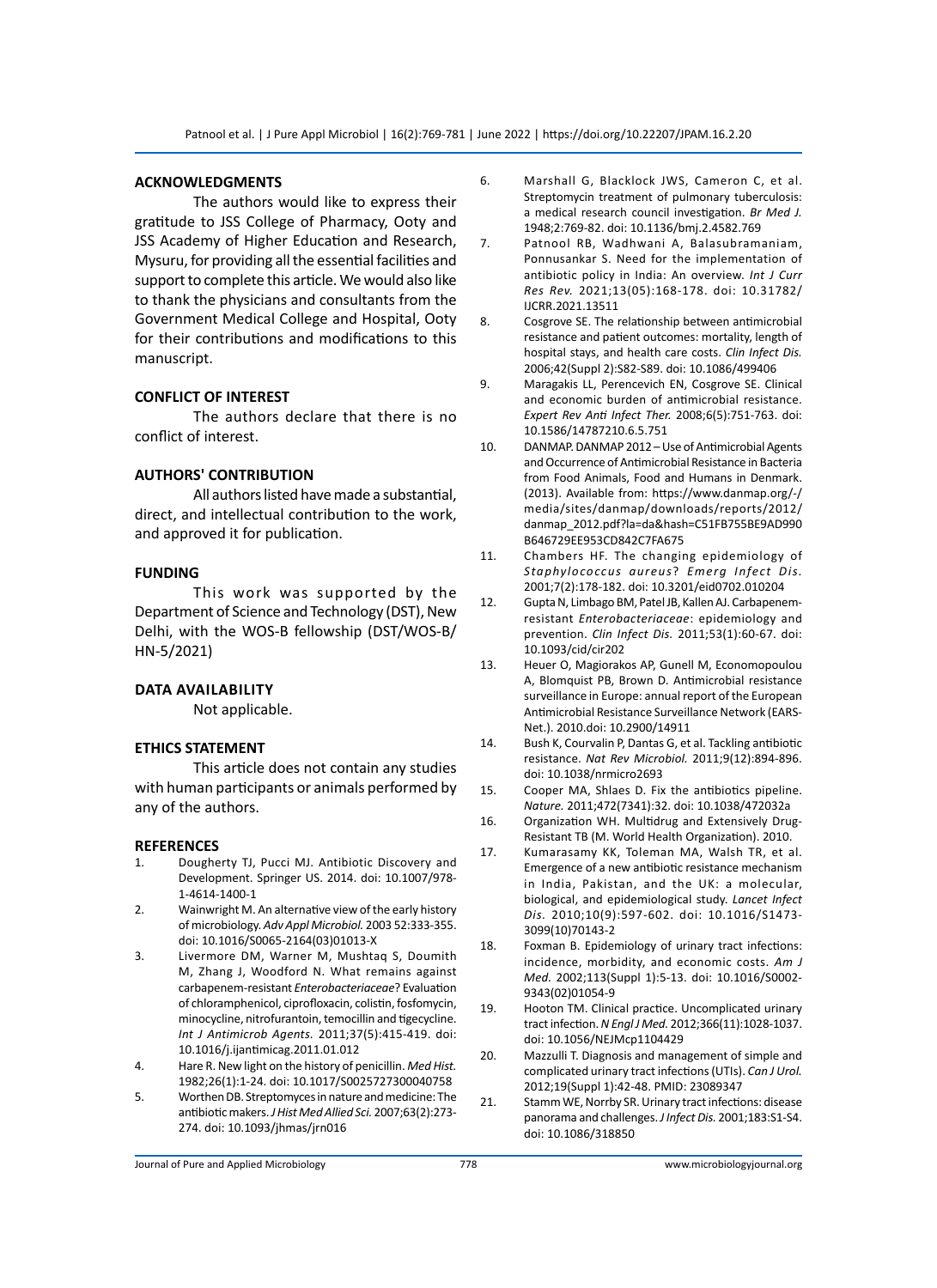- 22. Nicolle LE. Antimicrobial resistance in community-Acquired *Escherichia coli*Isolated from urinary infection: Good news or bad? *Can J Infect Dis Med Microbiol.* 2013;24:182615. doi: 10.1155/2013/182615
- 23. Ronald A. The etiology of urinary tract infection: traditional and emerging pathogens. *Am J Med.* 2002;113(1A):14S-19S. doi: 10.1016/S0002- 9343(02)01055-0
- 24. American College of Obstetricians and Gynecologists. ACOG Practice Bulletin No. 91: Treatment of urinary tract infections in nonpregnant women. *Obstet Gynecol.* 2008;111(3):785-794. doi: 10.1097/ AOG.0b013e318169f6ef
- 25. Foxman B, Gillespie B, Koopman J, et al. Risk factors for second urinary tract infection among college women. *Am J Epidemiol.* 2000;151(12):1194-1205. doi: 10.1093/oxfordjournals.aje.a010170
- 26. Anturlikar SS, Trivedi NA. Antimicrobial Resistance Demonstrated by Uropathogenic *Escherichia Coli* at a Tertiary Care Hospital. *Int J Cur Res Rev.* 2016;8(15):33.
- 27. Nguyen HT. Chapter 14. Bacterial Infections of the Genitourinary Tract. In: McAninch JW, Lue TF. eds. Smith and Tanagho's General Urology, 18e. McGraw Hill; 2013. Accessed November 22, 2021. https://accessmedicine.mhmedical.com/content. aspx?bookid=508&sectionid=4108809
- 28. Momoh AR, Orhue PO, Idonije OB, Oaikhena AG, Nwoke EO, Momoh AA. The antibiogram types of *Escherichia coli* isolated from suspected urinary tract infection samples. *J Microbiol Biotech Res.* 2011;1(3).
- 29. Schnarr J, Smaill F. Asymptomatic bacteriuria and symptomatic urinary tract infections in pregnancy. *Eur J Clin Invest.* 2008;38(Suppl 2):50-57. doi: 10.1111/j.1365-2362.2008.02009.x
- 30. Spellberg B, Bartlett JG, Gilbert DN. The future of antibiotics and resistance. *N Engl J Med.* 2013;368(4):299-302. doi: 10.1056/NEJMp1215093
- 31. Haslund JM, Dinesen MR, Nielsen ABS, Llor C, Bjerrum L. Different recommendations for empiric first-choice antibiotic treatment of uncomplicated urinary tract infections in Europe. *Scand J Prim Health Care.* 2013;31(4):235-240. doi: 10.3109/02813432.2013.844410
- 32. Goossens H, Ferech M, Vander Stichele R, Elseviers M; ESAC Project Group. Outpatient antibiotic use in Europe and association with resistance: a crossnational database study. *Lancet.* 2005;365(9459):579- 587. doi: 10.1016/S0140-6736(05)17907-0
- 33. Warren JW, Abrutyn E, Hebel JR, Johnson JR, Schaeffer AJ, Stamm WE. Guidelines for antimicrobial treatment of uncomplicated acute bacterial cystitis and acute pyelonephritis in women. Infectious Diseases Society of America (IDSA). *Clin Infect Dis.* 1999;29(4):745-759. doi: 10.1086/520427
- 34. Nwachukwu E, Onyebuchi O, Michael O. Prevalence of urinary tract infections in pregnant women in Onitsha, Nigeria. *J Bacteriol Mycol Open Access.* 2018;6(5):284- 285. doi: 10.15406/jbmoa.2018.06.00219
- 35. Amiri M, Lavasani Z, Norouzirad R, et al. Prevalence of Urinary Tract Infection Among Pregnant Women and

its Complications in Their Newborns During the Birth in the Hospitals of Dezful City, Iran, 2012 - 2013. Iran *Red Crescent Med J.* 2015;17(8):e26946. doi: 10.5812/ ircmj.26946

- 36. Lee AC, Mullany LC, Koffi AK, et al. Urinary tract infections in pregnancy in a rural population of Bangladesh: population-based prevalence, risk factors, etiology, and antibiotic resistance. *BMC Pregnancy Childbirth.* 2020;20(1):1. doi: 10.1186/s12884-019- 2665-0
- 37. Ranjan A, Sridhar STK, Matta N, Chokkakula S, Ansari RK. Prevalence of UTI among pregnant women and its complications in newborns. *Ind J Pharm Pr.* 2017;10(1):45-49. doi: 10.5530/ijopp.10.1.10
- 38. Mohamed Labib El-Kashif M, Eaid Elgazzar S. Maternal markers for detecting urinary tract infection among pregnant women in port said city, Egypt. *Am J Nurs Res.* 2018;6(5):317-326. doi: 10.12691/ajnr-6-5-14
- 39. Turpin C, Minkah B, Danso K, Frimpong E. Asymptomatic bacteriuria in pregnant women attending antenatal clinic at komfo anokye teaching hospital, kumasi, ghana. *Ghana Med J.* 2007;41(1):26-29. PMID: 17622336
- 40. Blas FH, Carmona JML, Moctezuma JRR, Pedrero MLP, Gutierrez RSR, Aguirre ARO. Frecuencia de bacteriuria asintomatica en embarazadas y sensibilidad antimicrobiana *in vitro* de los uropatogenos. *Ginecologia y Obstetricia de Mexico.* 2007;75(6).
- 41. Tadesse A, Negash M, Ketema LS. Asymptomatic bacteriuria in pregnancy: assessment of prevalence, microbial agents and their antimicrobial sensitivity pattern in Gondar Teaching Hospital, northwest Ethiopia. *Ethiop Med J.* 2007;45(2):143-149. PMID: 17642170
- 42. Emamghorashi F, Mahmoodi N, Tagarod Z, Heydari ST. Maternal urinary tract infection as a risk factor for neonatal urinary tract infection. *Iran J Kidney Dis.* 2012;6(3):178-180. PMID: 22555480
- 43. Rizvi M, Khan F, Shukla I, Malik A, Shaheen. Rising prevalence of antimicrobial resistance in urinary tract infections during pregnancy: necessity for exploring newer treatment options. *J Lab Physicians.* 2011;3(2):98-103. doi: 10.4103/0974-2727.86842
- 44. Haider G, Zehra N, Munir AA, Haider A. Risk factors of urinary tract infection in pregnancy. *J Pak Med Assoc.* 2010;60(3):213-216. PMID: 20225781
- 45. Rahman SR, Ahmed MF, Begum A. Occurrence of urinary tract infection in adolescent and adult women of shanty town in Dhaka City, Bangladesh. *Ethiop J Health Sci.* 2014;24(2):145-152. doi: 10.4314/ejhs. v24i2.7
- 46. Allegranzi B, Bagheri Nejad S, Combescure C, et al. Burden of endemic health-care-associated infection in developing countries: systematic review and meta-analysis. *Lancet.* 2011;377(9761):228-241. doi: 10.1016/S0140-6736(10)61458-4
- 47. ECDC, EMEA. The bacterial challenge: time to react European Centre for Disease Prevention and Control European Medicines Agency. 2009.
- 48. Duerink DO, Hadi U, Lestari ES, et al. A tool to assess knowledge, attitude and behavior of Indonesian health care workers regarding infection control. *Acta Med*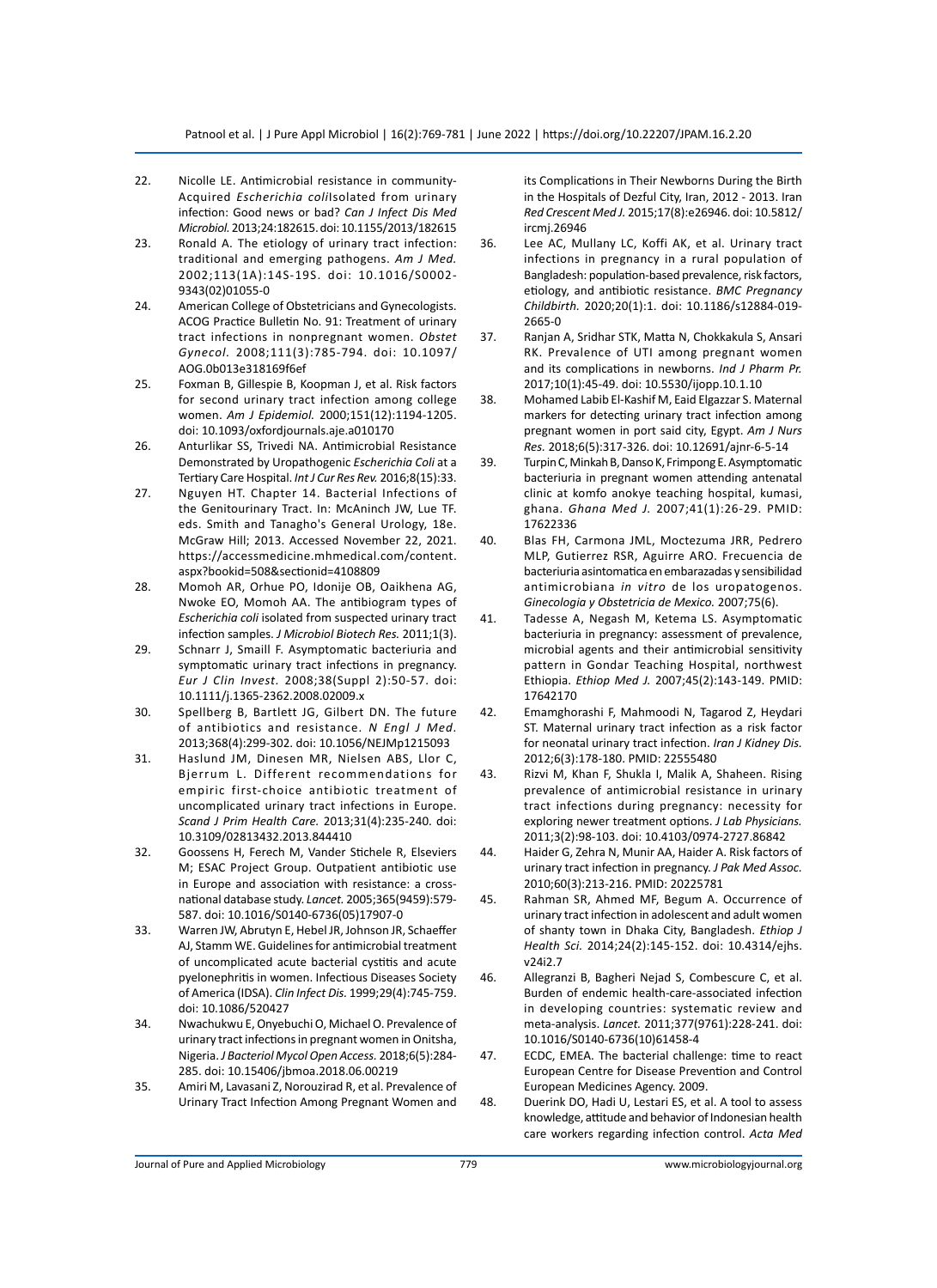*Indones.* 2013;45(3):206-215. PMID: 24045391

- 49. Jenner EA, Fletcher BC, Watson P, Jones FA, Miller L, Scott GM. Discrepancy between self-reported and observed hand hygiene behaviour in healthcare professionals. *J Hosp Infect.* 2006;63(4):418-422. doi: 10.1016/j.jhin.2006.03.012
- 50. Gammon J, Morgan-Samuel H, Gould D. A review of the evidence for suboptimal compliance of healthcare practitioners to standard/universal infection control precautions. *J Clin Nurs.* 2008;17(2):157-167. doi: 10.1111/j.1365-2702.2006.01852. x
- 51. Rowe AK, de Savigny D, Lanata CF, Victora CG. How can we achieve and maintain high-quality performance of health workers in low-resource settings? *Lancet.* 2005;366(9490):1026-1035. doi: 10.1016/S0140- 6736(05)67028-6
- 52. Borg MA. Prevention and control of healthcare associated Infections within developing countries. *Int J Infect Control.* 2010;6(1). doi: 10.3396/ijic.v6i1.001.10
- 53. Paudyal P, Simkhada P, Bruce J. Infection control knowledge, attitude, and practice among Nepalese health care workers. *Am J Infect Control.* 2008;36(8):595-597. doi: 10.1016/j.ajic.2007.10.026
- 54. Luo Y, He GP, Zhou JW, Luo Y. Factors impacting compliance with standard precautions in nursing, China. *Int J Infect Dis.* 2010;14(12):e1106-e1114. doi: 10.1016/j.ijid.2009.03.037
- 55. Tenna A, Stenehjem EA, Margoles L, Kacha E, Blumberg HM, Kempker RR. Infection control knowledge, attitudes, and practices among healthcare workers in Addis Ababa, Ethiopia. *Infect Control Hosp Epidemiol.* 2013;34(12):1289-1296. doi: 10.1086/673979
- 56. Woith W, Volchenkov G, Larson J. Barriers and motivators affecting tuberculosis infection control practices of Russian health care workers. *Int J Tuberc Lung Dis.* 2012;16(8):1092-1096. doi: 10.5588/ iitld.10.0779
- 57. Ider BE, Adams J, Morton A, Whitby M, Clements A. Perceptions of healthcare professionals regarding the main challenges and barriers to effective hospital infection control in Mongolia: a qualitative study. *BMC Infect Dis.* 2012;12-170. doi: 10.1186/1471-2334-12- 170
- 58. Kummerer K. Antibiotics in the aquatic environment- -a review--part II. *Chemosphere.* 2009;75(4):435-441. doi: 10.1016/j.chemosphere.2008.12.006
- 59. Kummerer K. Antibiotics in the aquatic environment--a review-part I. *Chemosphere.* 2009;75(4):417-434. doi: 10.1016/j.chemosphere.2008.11.086
- 60. Manzetti S, Ghisi R. The environmental release and fate of antibiotics. *Mar Pollut Bull.* 2014;79(1-2):7-15. doi: 10.1016/j.marpolbul.2014.01.005
- 61. Rizzo L, Manaia C, Merlin C, et al. Urban wastewater treatment plants as hotspots for antibiotic resistant bacteria and genes spread into the environment: a review. *Sci Total Environ.* 2013;447:345-360. doi: 10.1016/j.scitotenv.2013.01.032
- 62. Diwan V, Lundborg CS, Tamhankar AJ. Seasonal and temporal variation in release of antibiotics in hospital wastewater: estimation using continuous and grab sampling. *PLoS One.* 2013;8(7):e68715. doi: 10.1371/ journal.pone.0068715
- 63. Diwan V, Tamhankar AJ, Aggarwal M, Sen S, Khandal RK, Lundborg CS. Detection of antibiotics in hospital effluents in India. *Current Science.* 2009;97(12):1752- 1755.
- 64. Sabir N, Ikram A, Zaman G, et al. Bacterial biofilmbased catheter-associated urinary tract infections: Causative pathogens and antibiotic resistance. *Am J Infect Control.* 2017;45(10):1101-1105. doi: 10.1016/j. ajic.2017.05.009
- 65. Martins AF, Vasconcelos TG, Henriques DM, Frank C da S, Konig A, Kummerer K. Concentration of ciprofloxacin in Brazilian hospital effluent and preliminary risk assessment: A case study. *Clean (Weinh).*  2008;36(3):264-269. doi: 10.1002/clen.200700171
- 66. Jarnheimer PA, Ottoson J, Lindberg R, et al. Fluoroquinolone antibiotics in a hospital sewage line; occurrence, distribution and impact on bacterial resistance. *Scand J Infect Dis.* 2004;36(10):752-755.
- 67. Seifrtova M, Pena A, Lino CM, Solich P. Determination of fluoroquinolone antibiotics in hospital and municipal wastewaters in Coimbra by liquid chromatography with a monolithic column and fluorescence detection. *Anal Bioanal Chem.* 2008;391(3):799-805. doi: 10.1007/ s00216-008-2020-1
- 68. Rodriguez-Mozaz S, Chamorro S, Marti E, et al. Occurrence of antibiotics and antibiotic resistance genes in hospital and urban wastewaters and their impact on the receiving river. *Water Res.* 2015; 69:234- 242. doi: 10.1016/j.watres.2014.11.021
- 69. Santos LHMLM, Gros M, Rodriguez-Mozaz S, et al. Contribution of hospital effluents to the load of pharmaceuticals in urban wastewaters: identification of ecologically relevant pharmaceuticals. *Sci Total Environ.* 2013;461-462:302-316. doi: 10.1016/j. scitotenv.2013.04.077
- 70. Thomas KV, Dye C, Schlabach M, Langford KH. Source to sink tracking of selected human pharmaceuticals from two Oslo city hospitals and a wastewater treatment works. *J Environ Monit.* 2007;9(12):1410-1418. doi: 10.1039/b709745j
- 71. Kovalyov L, Siegrist H, Singer H, Wittmer A, McArdell CS. Hospital wastewater treatment by membrane bioreactor: performance and efficiency for organic micropollutant elimination. *Environ Sci Technol.*  2012;46(3):1536-1545. doi: 10.1021/es203495d
- 72. Duong HA, Pham NH, Nguyen HT, et al. Occurrence, fate and antibiotic resistance of fluoroquinolone antibacterials in hospital wastewaters in Hanoi, Vietnam. *Chemosphere.* 2008;72(6):968-973. doi: 10.1016/j.chemosphere.2008.03.009
- 73. Berendonk TU, Manaia CM, Merlin C, et al. Tackling antibiotic resistance: the environmental framework. *Nat Rev Microbiol.* 2015;13(5):310-317. doi: 10.1038/ nrmicro3439
- 74. Oberle K, Capdeville MJ, Berthe T, Budzinski H, Petit F. Evidence for a complex relationship between antibiotics and antibiotic-resistant *Escherichia coli*: from medical center patients to a receiving environment. *Environ Sci Technol.* 2012;46(3):1859- 1868. doi: 10.1021/es203399h
- 75. Cantas L, Shah SQa, Cavaco LM, et al. A brief multidisciplinary review on antimicrobial resistance in